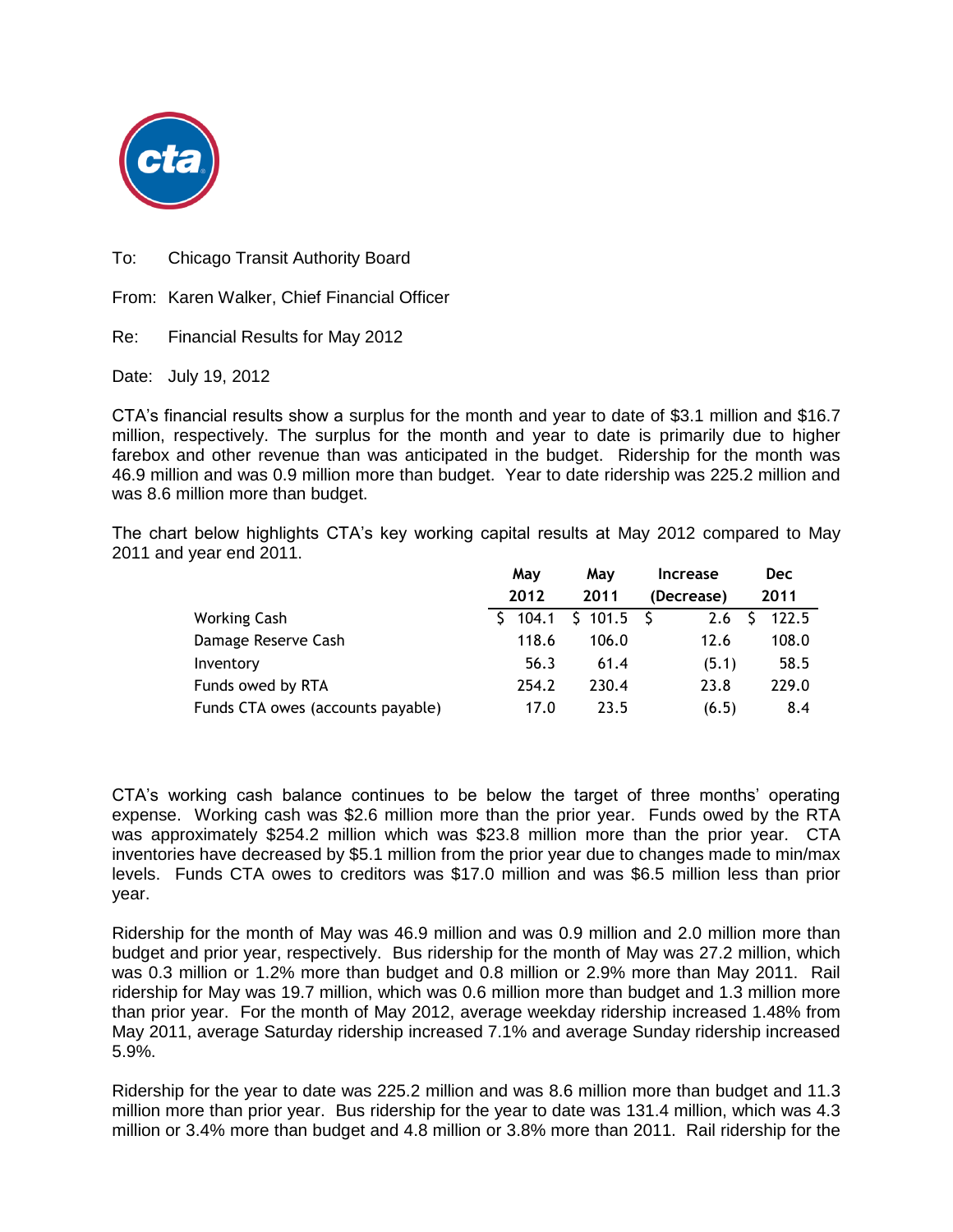year to date was 93.9 million which was 4.3 million more than budget and 6.5 million more than 2011. For the full year of 2012, average weekday ridership increased 4.13% from 2011, average Saturday ridership increased 4.97% and average Sunday ridership increased 7.39%.

Free rides totaled 5.9 million for the month and 27.0 million for the year. This was 0.6 million less than May 2011 and 2.8 million less for the year to date. Free rides for seniors went into effect on March 17, 2008. In September 2011, the free ride program for seniors was modified to subject the participants to a means test. Under the new program, seniors who do not qualify to ride free pay a reduced fare. The majority of free rides occurred on the bus system. Bus accounts for 4.9 million of the total free rides for the month while rail was 1.0 million.

Public Funding Required for Operations for the month and the year was \$53.9 million and \$271.0 million, respectively. Public Funding Required for Operations was favorable to budget for the month by \$3.1 million and was favorable to budget by \$16.7 million for the year.

Recovery Ratio, which measures the percentage of operating expenses CTA funds from internally generated revenues, was 60.63% for the month and 59.52% for the year. This was favorable to budget by 3.31 percentage points for the month and by 3.42 percentage points for the year to date.

Operating Expenses for the month and year equaled \$108.0 million and \$532.0 million, respectively. For the month, operating expenses were \$0.4 million less than budget, due to labor and fuel expenses. For the year to date period, operating expenses were \$2.9 million favorable to budget primarily due to labor and fuel, partially offset by the other expense category.

Labor Expense was \$78.3 million for the month of May and was \$1.0 million less than budget. Labor expense for the year to date equaled \$383.1 million and was favorable to budget by \$2.9 million due to the prolonged hiring freeze and more charges to capital jobs than anticipated in the budget.

Material Expense was \$6.0 million for the month and was on par with budget. Material expense for the year to date equaled \$30.1 million and was \$0.3 million over budget.

Fuel for Revenue Equipment was \$5.0 million for the month and was \$0.4 million less than budget for the month. Fuel expense was \$24.5 million for the year to date and was \$2.4 million less than budget. Year to date fuel expense was \$2.4 million more than the prior year due to price increases. The gross price paid per gallon for the month was \$2.93. The fuel swap increased the price by \$0.15 bringing the net cost per gallon to \$3.08 for the month of May.

Electric Power for Revenue Equipment was \$1.5 million for the month and \$10.3 million for the year. Power expense was \$0.2 million favorable to budget for the month and \$0.5m favorable for the year to date.

Provision for Injuries and Damages Expense was \$2.6 million for the month and \$13.0 million for the year to date and was on par with budget.

Purchase of Security Services was \$2.9 million for the month and was \$0.2 million favorable to budget. Year to date security expense was \$14.5 million and was \$0.8 million less than budget.

Other Expenses equaled \$11.7 million for the month and were \$1.4 million more than budget due to timing differences. Year to date other expense was \$56.5 million and was \$3.3 million